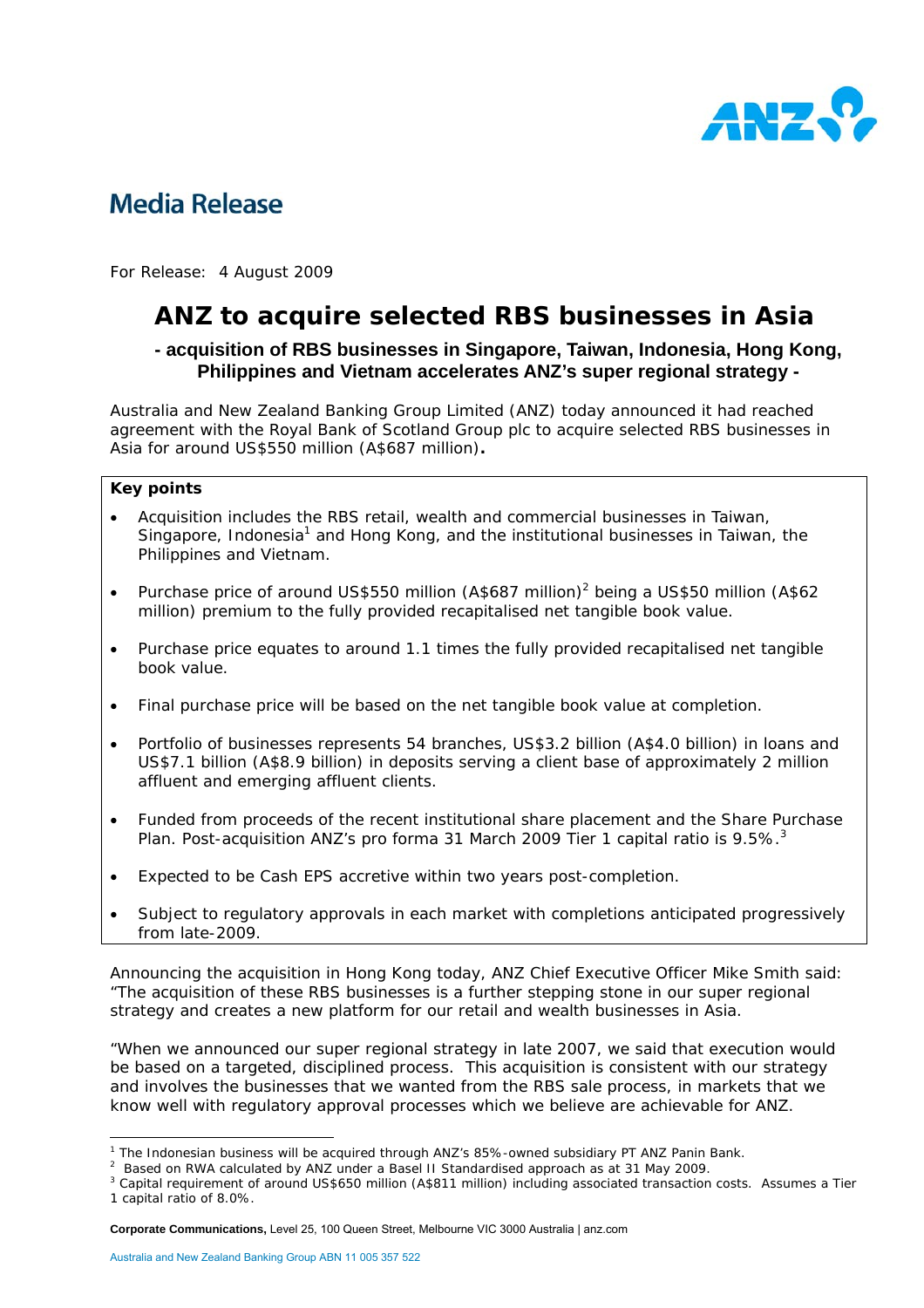"Together, the businesses are an attractive portfolio of well provisioned banking assets at a reasonable price. They complement ANZ's existing businesses across Greater China, Indochina and South East Asia and provide our franchise with further growth momentum.

"Importantly, today's announcement provides the two million clients of these RBS businesses with the certainty of a relationship with a AA-rated bank that has a long-term commitment to investing in the region. They will be supported by the combined expertise of RBS staff and the capabilities of ANZ's regional network," Mr Smith said.

Mr Smith added that ANZ was the only Australian bank that offered shareholders an opportunity to benefit from growth in Asia through a portfolio of established businesses with a broad range of organic and strategic growth opportunities.

"Over the past 18 months we have invested in preparing a strong foundation for our super regional strategy by recruiting experienced Asian executives at all levels of our business as well as investing in technology and systems. We have significantly increased the capacity of our regional hubs to support this expansion.

"This acquisition deepens our capability in the region with RBS people who have the talent and experience to help accelerate our super regional strategy and to continue to support customers," Mr Smith said.

As part of the acquisition, ANZ has put in place a transitional services agreement and a product supply agreement with RBS. Retention agreements have been put in place with key RBS employees.

Commenting on the planned integration, ANZ CEO Asia Pacific, Europe and America, Alex Thursby said: "We believe these selected RBS franchises together with ANZ's capabilities and existing organic growth plans can deliver significant opportunity and growth.

"We are well advanced with integration plans for each country so we can hit the ground running. This will involve putting the RBS businesses onto a sustainable footing by centralising hub operations and technology, business model transformation in retail and institutional, and exploiting the significant business opportunities associated with the combined business.

"ANZ has demonstrated in recent years it has the capability and management experience to deliver in Asia," Mr Thursby said.

The acquisition of each business is subject to regulatory approvals, including local prudential regulatory approval, with completion anticipated progressively from late-2009. The acquisition of the businesses in each jurisdiction is not dependant on each other.

Credit Suisse acted as exclusive financial adviser to ANZ on the acquisition.

For media enquiries contact:

Paul Edwards Group GM Corporate Communications Tel: +61-434-070101 Email: paul.edwards@anz.com

Mairi Barton Head of Communications Asia Pacific Tel: +61-411-104425 Email: mairi.barton@anz.com

For analyst enquiries, contact:

Jill Craig Group GM Investor Relations Tel: +61-412-047448 Email: jill.craig@anz.com

Cameron Davis Senior Manager Investor Relations Tel: +61-3-9273 5629 or +61-421-613 819 Email: cameron.davis@anz.com